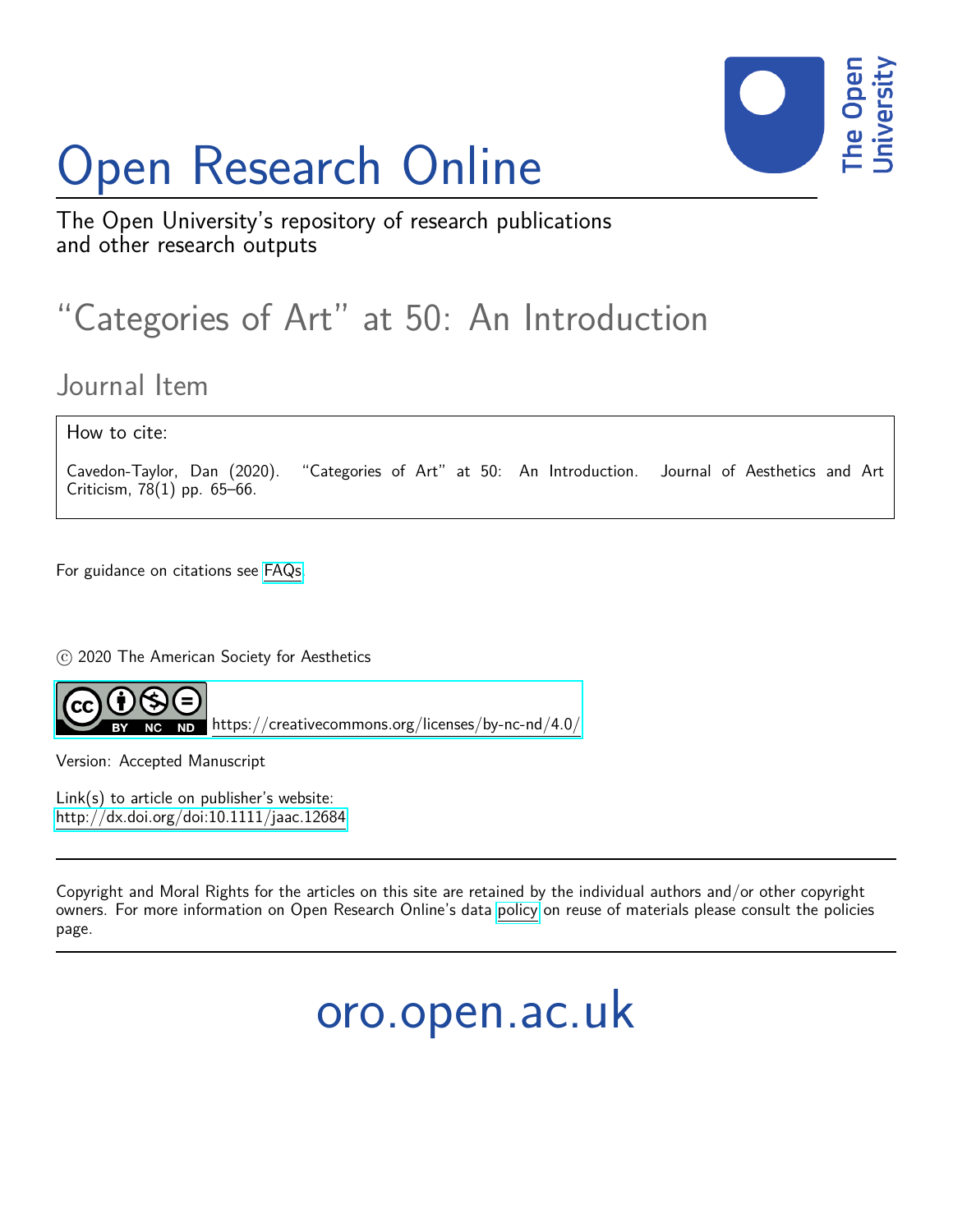## **Categories of Art at 50: An Introduction**

Dan Cavedon-Taylor The Open University Forthcoming (2020) in a symposium issue of *Journal of Aesthetics and Art Criticism*

Kendall Walton's "Categories of Art" is one of the foremost contributions to  $20<sup>th</sup>$  century aesthetics thanks to its vivid articulation of the following combination of claims: first, that the aesthetic value of artworks is a function of their perceptible properties and yet, second of all, historical/intentional factors enter into audiences' appreciation, and perception of, such properties. The first thesis is typically associated with aesthetic formalism. Walton's aim, in "Categories of Art", was to show that formalism is untenable insofar as it is affirmed in conjunction with a denial of the second thesis; rather, Walton claimed, facts about a work's origin have an essential role in aesthetic judgement, both as a matter of psychological and normative fact. This thesis is one that, with the help of his famous 'Guernica' thought experiment, Walton brilliantly illustrated throughout "Categories of Art." Various subtle and detailed claims about the nature of aesthetic properties, aesthetic judgement, aesthetic perception, and artistic categories, were developed along the way.

Given the influence of "Categories of Art" there has been significantly less attention to its arguments than one might have expected. (By contrast, consider the wealth of literature that followed in the wake of Walton's "Fearing Fictions" and "Transparent Pictures.") This year marks the  $50<sup>th</sup>$  anniversary of the publication of "Categories of Art", presenting an ideal opportunity for the aesthetics community to reflect on its various theses. In this symposium, Madeleine Ransom, Stacie Friend and David Davies examine a number of these. Walton, in turn, responds, centrally discussing his restriction to categories of art that are perceptually distinguishable, a topic discussed by all three commentators, and how he now proposes to understand this thorny notion.

Ransom takes up the question of how, on the view in "Categories of Art", facts about an artwork's origin are meant to affect its perception. Walton is often thought to have in mind here the thesis that perception is cognitively penetrated by beliefs/knowledge that represent the relevant facts. Ransom denies that this is true to the spirit of "Categories of Art" and instead defends a perceptual learning account on which mere exposure to exemplars of various categories of art can affect perception in the relevant ways.

Friend explores how to extend Walton's thesis to works of literature, artworks which, given their non-perceptual nature, Walton claimed his thesis was not straightforwardly applicable to. Building upon previous work, Friend defends the claim that there is such a thing as reading literature in an artistic category that is analogous to seeing (or hearing) visual art (or music) in a category: features of a text non-inferentially strike one in certain ways, e.g., as playful or biting, via an automatic processes of categorization of the text, e.g., as fantasy or political satire.

Davies investigates the significance of Walton's aforementioned restriction, when introducing his 'psychological thesis', to perceptually distinguishable categories of art.<sup>1</sup> Brian

<sup>&</sup>lt;sup>1</sup> Walton's (1970, 338) psychological thesis is that "what aesthetic properties a work seems to us to have depends not only on what non-aesthetic features we perceive in it but also on which of them are standard, which variable, and which contra-standard for us."